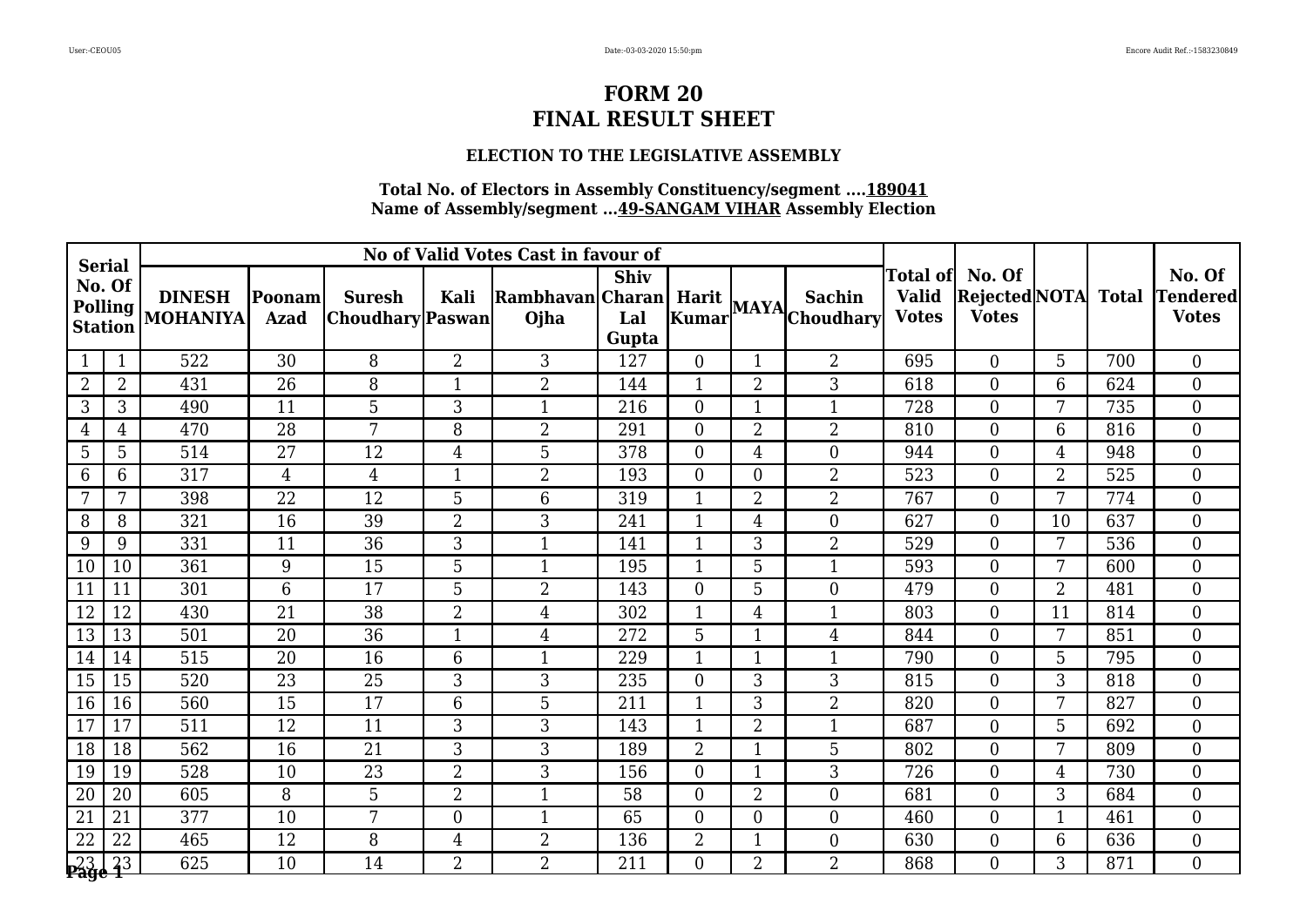### **ELECTION TO THE LEGISLATIVE ASSEMBLY**

|                                           |                |                                  |                              |                                   |                | No of Valid Votes Cast in favour of |                             |                |                |                                 |                              |                                                          |                |              |                                    |
|-------------------------------------------|----------------|----------------------------------|------------------------------|-----------------------------------|----------------|-------------------------------------|-----------------------------|----------------|----------------|---------------------------------|------------------------------|----------------------------------------------------------|----------------|--------------|------------------------------------|
| <b>Serial</b><br>No. Of<br><b>Station</b> | <b>Polling</b> | <b>DINESH</b><br><b>MOHANIYA</b> | <b>Poonam</b><br><b>Azad</b> | <b>Suresh</b><br>Choudhary Paswan | Kali           | Rambhavan Charan Harit<br>Ojha      | <b>Shiv</b><br>Lal<br>Gupta | Kumar          |                | <b>Sachin</b><br>MAYA Choudhary | <b>Valid</b><br><b>Votes</b> | Total of  No. Of<br><b>Rejected NOTA</b><br><b>Votes</b> |                | <b>Total</b> | No. Of<br>Tendered<br><b>Votes</b> |
| 24                                        | 24             | 486                              | 11                           | 13                                | $\overline{2}$ | $\overline{4}$                      | 228                         | $\overline{2}$ | $\overline{2}$ | $\overline{2}$                  | 750                          | $\overline{0}$                                           | 4              | 754          | $\overline{0}$                     |
| 25                                        | 25             | 310                              | 11                           | 17                                | $\mathbf{1}$   | $\overline{2}$                      | 142                         | $\overline{0}$ | 1              | $\mathbf{0}$                    | 484                          | $\overline{0}$                                           | 5              | 489          | $\overline{0}$                     |
| 26                                        | 26             | 503                              | 15                           | 8                                 | $\overline{2}$ | 3                                   | 249                         | $\Omega$       | 6              | $\mathbf{1}$                    | 787                          | $\overline{0}$                                           | 5              | 792          | $\overline{0}$                     |
| 27                                        | 27             | 506                              | 15                           | 12                                | 3              | 3                                   | 321                         | 1              | 4              | $\mathbf{1}$                    | 866                          | $\overline{0}$                                           | 3              | 869          | $\overline{0}$                     |
| 28                                        | 28             | 486                              | 17                           | 11                                | $\overline{2}$ | 2                                   | 245                         | 1              | 1              | $\mathbf{1}$                    | 766                          | $\overline{0}$                                           | $\overline{4}$ | 770          | $\overline{0}$                     |
| 29                                        | 29             | 498                              | 9                            | 10                                | $\overline{2}$ | $\mathbf{1}$                        | 292                         | $\overline{2}$ | 6              | $\overline{2}$                  | 822                          | $\overline{0}$                                           | $\overline{2}$ | 824          | $\overline{0}$                     |
| 30                                        | 30             | 598                              | 6                            | 9                                 | $\mathbf{1}$   | 2                                   | 229                         | 1              | 1              | $\overline{2}$                  | 849                          | $\overline{0}$                                           | 6              | 855          | $\overline{0}$                     |
| $\overline{31}$                           | 31             | 477                              | $\overline{15}$              | $\overline{5}$                    | 9              | 6                                   | 266                         | $\overline{0}$ | $\mathbf{1}$   | 3                               | 782                          | $\overline{0}$                                           | 6              | 788          | $\overline{0}$                     |
| 32                                        | 32             | $\overline{0}$                   | $\theta$                     | $\overline{0}$                    | $\overline{0}$ | $\boldsymbol{0}$                    | $\Omega$                    | $\Omega$       | $\Omega$       | $\overline{0}$                  | $\Omega$                     | $\overline{0}$                                           | $\Omega$       | $\Omega$     | $\overline{0}$                     |
| 33                                        | 33             | 433                              | 33                           | 13                                | 5              | $6\phantom{1}6$                     | 205                         | 1              | 5              | 3                               | 704                          | $\overline{0}$                                           | $\overline{4}$ | 708          | $\overline{0}$                     |
| 34                                        | 34             | 311                              | 35                           | 11                                | 21             | 13                                  | 281                         | 5              | 11             | 6                               | 694                          | $\Omega$                                                 | 9              | 703          | $\overline{0}$                     |
| 35                                        | 35             | 604                              | 21                           | 10                                | 6              | 5                                   | 241                         | 1              | 9              | 3                               | 900                          | $\overline{0}$                                           | 6              | 906          | $\overline{0}$                     |
| 36                                        | 36             | 551                              | $\overline{15}$              | 14                                | $7\phantom{.}$ | $\mathbf{1}$                        | 256                         | $\overline{0}$ | 3              | $\boldsymbol{0}$                | 847                          | $\overline{0}$                                           | 3              | 850          | $\overline{0}$                     |
| 37                                        | 37             | 520                              | 20                           | 19                                | 6              | 3                                   | 214                         | $\Omega$       | 7              | 3                               | 792                          | $\Omega$                                                 | 6              | 798          | $\overline{0}$                     |
| 38                                        | 38             | 549                              | 16                           | 13                                | $\overline{2}$ | $\overline{4}$                      | 188                         | $\overline{0}$ | 2              | 3                               | 777                          | $\overline{0}$                                           | 7              | 784          | $\overline{0}$                     |
| 39                                        | 39             | 524                              | 15                           | 24                                | $\mathbf{1}$   | 3                                   | 203                         | $\overline{0}$ | 3              | $\overline{2}$                  | 775                          | $\overline{0}$                                           | 5              | 780          | $\overline{0}$                     |
| 40                                        | 40             | 585                              | 8                            | 26                                | 5              | 3                                   | 232                         | 1              | 3              | $\overline{0}$                  | 863                          | $\Omega$                                                 | 10             | 873          | $\overline{0}$                     |
| 41                                        | 41             | 442                              | 12                           | 13                                | 8              | 2                                   | 297                         | 1              | 5              | $\overline{4}$                  | 784                          | $\overline{0}$                                           | 8              | 792          | $\overline{0}$                     |
| 42                                        | 42             | 486                              | 16                           | 27                                | 3              | 5                                   | 381                         | 1              | 8              | $\mathbf{1}$                    | 928                          | $\overline{0}$                                           | 7              | 935          | $\overline{0}$                     |
| 43                                        | 43             | 476                              | 12                           | 30                                | 4              | 3                                   | 312                         | $\overline{2}$ | 3              | $\mathbf{1}$                    | 843                          | $\overline{0}$                                           | 10             | 853          | $\overline{0}$                     |
| 44                                        | 44             | 400                              | 17                           | 32                                | 3              | 4                                   | 313                         | $\overline{2}$ | 4              | $\overline{2}$                  | 777                          | $\overline{0}$                                           | 8              | 785          | $\overline{0}$                     |
| 45                                        | 45             | 452                              | 17                           | 34                                | $\overline{2}$ | 4                                   | 364                         | 1              | $\overline{0}$ | $\boldsymbol{0}$                | 874                          | $\overline{0}$                                           | 9              | 883          | $\overline{0}$                     |
| <b>16 46</b><br>Page 2                    |                | 407                              | 17                           | 27                                | 4              | 4                                   | 287                         | 1              | 5              | 5                               | 757                          | $\overline{0}$                                           | 9              | 766          | $\overline{0}$                     |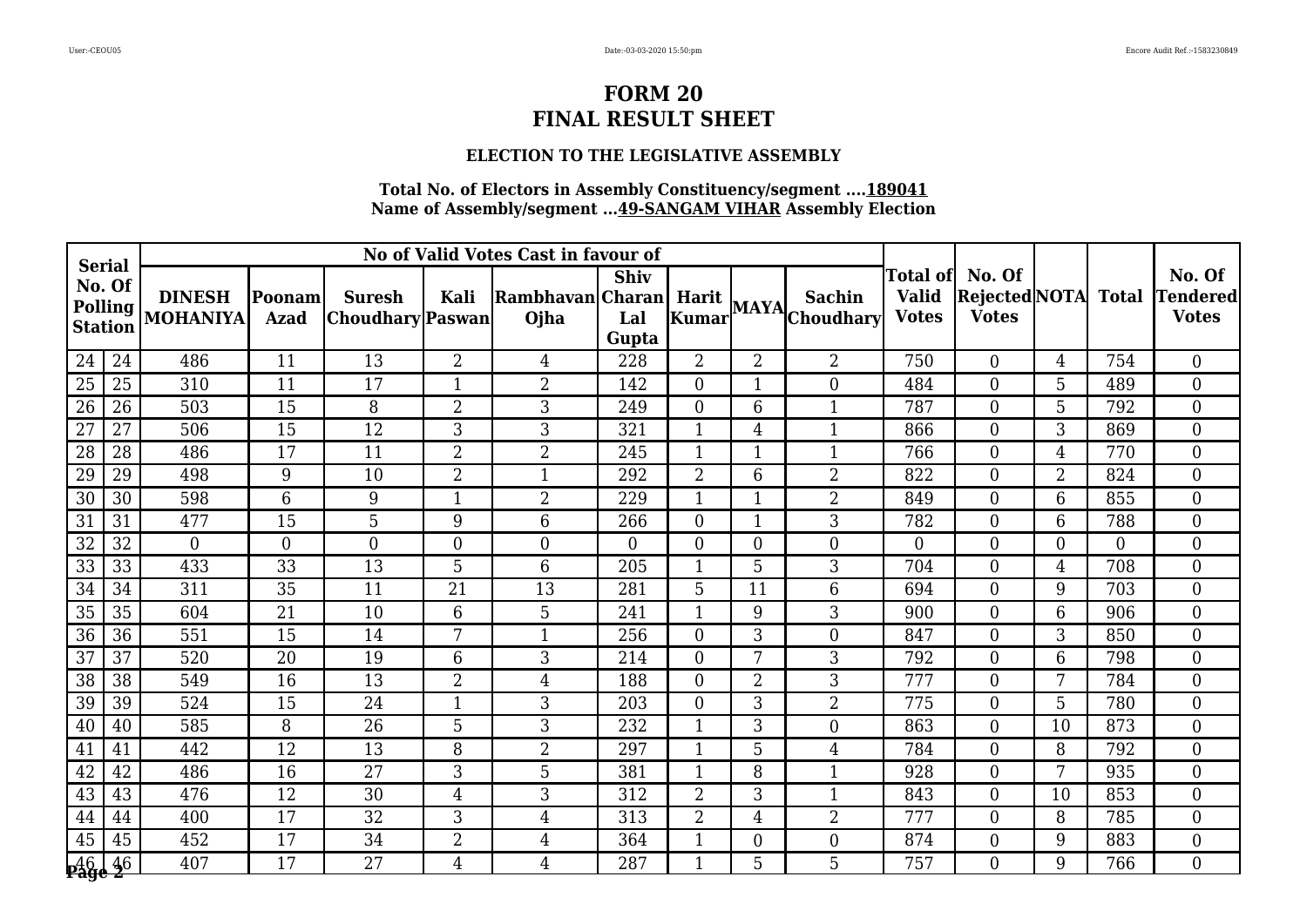### **ELECTION TO THE LEGISLATIVE ASSEMBLY**

|                                                             |    |                                  |                              |                                   |                  | No of Valid Votes Cast in favour of |                             |                |                |                      |                                           |                                         |                |              |                                           |
|-------------------------------------------------------------|----|----------------------------------|------------------------------|-----------------------------------|------------------|-------------------------------------|-----------------------------|----------------|----------------|----------------------|-------------------------------------------|-----------------------------------------|----------------|--------------|-------------------------------------------|
| <b>Serial</b><br>No. Of<br><b>Polling</b><br><b>Station</b> |    | <b>DINESH</b><br><b>MOHANIYA</b> | <b>Poonam</b><br><b>Azad</b> | <b>Suresh</b><br>Choudhary Paswan | Kali             | Rambhavan Charan<br>Ojha            | <b>Shiv</b><br>Lal<br>Gupta |                |                | Harit MAYA Choudhary | Total of <br><b>Valid</b><br><b>Votes</b> | No. Of<br>Rejected NOTA<br><b>Votes</b> |                | <b>Total</b> | No. Of<br><b>Tendered</b><br><b>Votes</b> |
| 47                                                          | 47 | 511                              | 16                           | 16                                | 3                | 5                                   | 320                         | $\overline{0}$ | 7              | 4                    | 882                                       | $\Omega$                                | 8              | 890          | $\overline{0}$                            |
| 48                                                          | 48 | 231                              | 10                           | 3                                 | $\boldsymbol{0}$ | $\boldsymbol{0}$                    | 92                          | $\overline{0}$ | 1              | $\overline{2}$       | 339                                       | $\boldsymbol{0}$                        | $\mathbf{1}$   | 340          | $\overline{0}$                            |
| 49                                                          | 49 | 365                              | 21                           | 18                                | $\overline{4}$   | 4                                   | 330                         | $\mathbf{1}$   | $\mathbf{1}$   | $\boldsymbol{0}$     | 744                                       | $\overline{0}$                          | $\overline{4}$ | 748          | $\overline{0}$                            |
| 50                                                          | 50 | 292                              | $\overline{28}$              | 24                                | $\overline{4}$   | $\overline{4}$                      | 273                         | $\overline{0}$ | $\overline{2}$ | $\boldsymbol{0}$     | 627                                       | $\overline{0}$                          | 13             | 640          | $\overline{0}$                            |
| 51                                                          | 51 | 341                              | 26                           | 13                                | $\overline{2}$   | 10                                  | 324                         | $\overline{0}$ | 5              | $\overline{0}$       | 721                                       | $\overline{0}$                          | 9              | 730          | $\overline{0}$                            |
| 52                                                          | 52 | 393                              | 39                           | 28                                | 5                | $6\phantom{.}6$                     | 361                         | 1              | 8              | 3                    | 844                                       | $\overline{0}$                          | 5              | 849          | $\overline{0}$                            |
| 53                                                          | 53 | 418                              | 22                           | 12                                | 3                | 8                                   | 381                         | 1              | 4              | $\overline{2}$       | 851                                       | $\overline{0}$                          | 14             | 865          | $\overline{0}$                            |
| 54                                                          | 54 | 438                              | $\overline{37}$              | $\overline{16}$                   | 5                | 9                                   | 350                         | 1              | 4              | $\overline{2}$       | 862                                       | $\overline{0}$                          | 9              | 871          | $\overline{0}$                            |
| 55                                                          | 55 | 754                              | 37                           | 11                                | 5                | 17                                  | 262                         | 3              | 6              | $\overline{4}$       | 1099                                      | $\overline{0}$                          | 15             | 1114         | $\overline{0}$                            |
| 56                                                          | 56 | 392                              | 18                           | 14                                | 4                | $\overline{4}$                      | 139                         | $\mathbf{1}$   | 8              | 3                    | 583                                       | $\overline{0}$                          | 5              | 588          | $\overline{0}$                            |
| 57                                                          | 57 | 347                              | 20                           | 19                                | 5                | $\boldsymbol{0}$                    | 86                          | $\overline{0}$ | 3              | $\mathbf{1}$         | 481                                       | $\overline{0}$                          | $\overline{2}$ | 483          | $\overline{0}$                            |
| 58                                                          | 58 | 560                              | 36                           | 22                                | $\overline{4}$   | 8                                   | 321                         |                | 8              | 3                    | 963                                       | $\overline{0}$                          | 12             | 975          | $\overline{0}$                            |
| 59                                                          | 59 | 484                              | 16                           | $\overline{43}$                   | $\overline{2}$   | $\mathbf{1}$                        | 308                         | $\overline{2}$ | 3              | $\overline{4}$       | 863                                       | $\overline{0}$                          | 7              | 870          | $\overline{0}$                            |
| 60                                                          | 60 | 457                              | 12                           | 31                                | 7                | 4                                   | 301                         | $\overline{0}$ | $\overline{4}$ | $\overline{2}$       | 818                                       | $\overline{0}$                          | $\overline{4}$ | 822          | $\overline{0}$                            |
| 61                                                          | 61 | 482                              | 14                           | 24                                | 5                | 3                                   | 338                         | $\overline{0}$ | 1              | $\mathbf 1$          | 868                                       | $\overline{0}$                          | 7              | 875          | $\overline{0}$                            |
| 62                                                          | 62 | 429                              | 24                           | 13                                | $\overline{4}$   | $\mathbf{1}$                        | 354                         | 1              | $\overline{2}$ | $\mathbf{0}$         | 828                                       | $\overline{0}$                          | 8              | 836          | $\overline{0}$                            |
| 63                                                          | 63 | 413                              | 10                           | $\overline{52}$                   | 3                | $\overline{2}$                      | 317                         | $\overline{2}$ | $\mathbf 1$    | $\mathbf{1}$         | 801                                       | $\overline{0}$                          | $\overline{2}$ | 803          | $\overline{0}$                            |
| 64                                                          | 64 | 512                              | 4                            | 47                                |                  | 2                                   | 202                         | 1              | $\overline{2}$ | $\mathbf{1}$         | 772                                       | $\overline{0}$                          | 6              | 778          | $\overline{0}$                            |
| 65                                                          | 65 | 539                              | 10                           | 3                                 | $\overline{2}$   | 4                                   | 172                         | $\overline{2}$ | 4              | $\mathbf{0}$         | 736                                       | $\overline{0}$                          | 7              | 743          | $\overline{0}$                            |
| 66                                                          | 66 | 450                              | 11                           | 5                                 | $\mathbf{1}$     | $\overline{2}$                      | 211                         | $\overline{0}$ | 1              | $\boldsymbol{0}$     | 681                                       | $\overline{0}$                          | 8              | 689          | $\overline{0}$                            |
| 67                                                          | 67 | 667                              | 13                           | 5                                 | 5                | $\overline{4}$                      | 155                         | $\overline{0}$ | 2              | $\boldsymbol{0}$     | 851                                       | $\overline{0}$                          | 1              | 852          | $\overline{0}$                            |
| 68                                                          | 68 | 583                              | 11                           | 6                                 | $\overline{4}$   | $6\phantom{1}$                      | 253                         | 3              | $\overline{4}$ | $\overline{2}$       | 872                                       | $\overline{0}$                          | 5              | 877          | $\overline{0}$                            |
| 69   69<br><b>Page 3</b>                                    |    | 490                              | 8                            | 11                                | $5\phantom{.}$   | $\overline{2}$                      | 273                         | $\overline{2}$ | 4              | $\overline{0}$       | 795                                       | $\overline{0}$                          | 5              | 800          | $\overline{0}$                            |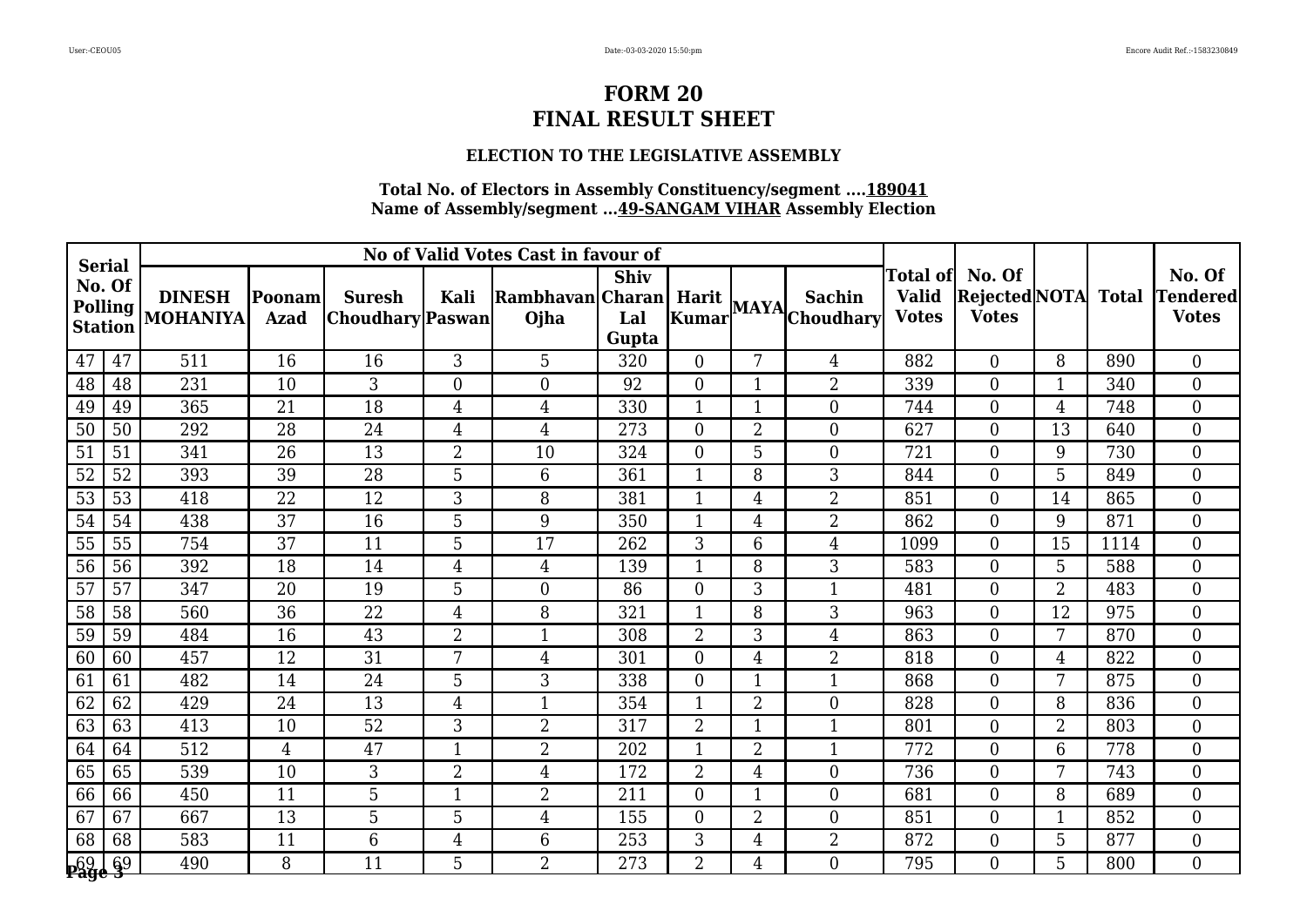### **ELECTION TO THE LEGISLATIVE ASSEMBLY**

|                                           |                 |                                  |                              |                                   |                  | No of Valid Votes Cast in favour of |                             |                |                |                      |                                           |                                         |                 |              |                                           |
|-------------------------------------------|-----------------|----------------------------------|------------------------------|-----------------------------------|------------------|-------------------------------------|-----------------------------|----------------|----------------|----------------------|-------------------------------------------|-----------------------------------------|-----------------|--------------|-------------------------------------------|
| <b>Serial</b><br>No. Of<br><b>Station</b> | <b>Polling</b>  | <b>DINESH</b><br><b>MOHANIYA</b> | <b>Poonam</b><br><b>Azad</b> | <b>Suresh</b><br>Choudhary Paswan | Kali             | Rambhavan Charan<br>Ojha            | <b>Shiv</b><br>Lal<br>Gupta |                |                | Harit MAYA Choudhary | Total ofl<br><b>Valid</b><br><b>Votes</b> | No. Of<br>Rejected NOTA<br><b>Votes</b> |                 | <b>Total</b> | No. Of<br><b>Tendered</b><br><b>Votes</b> |
| 70                                        | 70              | 437                              | 9                            | 7                                 | 4                | $\overline{2}$                      | 254                         | $\overline{2}$ | 4              | $\mathbf{1}$         | 720                                       | $\Omega$                                | $\overline{2}$  | 722          | $\overline{0}$                            |
| 71                                        | 71              | 431                              | 5                            | 9                                 | $\overline{2}$   | 3                                   | 200                         | $\overline{0}$ | 6              | $\overline{2}$       | 658                                       | $\boldsymbol{0}$                        | 9               | 667          | $\overline{0}$                            |
| 72                                        | 72              | 510                              | 10                           | 10                                | $\mathbf{1}$     | 3                                   | 181                         | $\mathbf{1}$   | $\overline{2}$ | $\overline{2}$       | 720                                       | $\overline{0}$                          | $\overline{4}$  | 724          | $\overline{0}$                            |
| 73                                        | 73              | 396                              | 10                           | 13                                | $\overline{2}$   | $\mathbf{1}$                        | 226                         | $\overline{0}$ | 4              | $\mathbf{1}$         | 653                                       | $\overline{0}$                          | $\mathbf{1}$    | 654          | $\overline{0}$                            |
| 74                                        | 74              | 334                              | 13                           | $\overline{4}$                    | $\overline{4}$   | $\mathbf{1}$                        | 140                         | $\overline{0}$ | 6              | 3                    | 505                                       | $\overline{0}$                          | 8               | 513          | $\overline{0}$                            |
| 75                                        | 75              | 503                              | 11                           | 11                                | 7                | 9                                   | 218                         | $\mathbf{1}$   | 6              | 3                    | 769                                       | $\overline{0}$                          | 3               | 772          | $\overline{0}$                            |
| 76                                        | 76              | 563                              | 17                           | 6                                 | $\overline{2}$   | $\mathbf{1}$                        | 160                         | $\overline{0}$ | $\overline{2}$ | $\overline{2}$       | 753                                       | $\overline{0}$                          | 5               | 758          | $\overline{0}$                            |
| 77                                        | $\overline{77}$ | 668                              | $\overline{11}$              | $\overline{10}$                   | 8                | $6\phantom{1}6$                     | 175                         | $\overline{0}$ | 4              | $\overline{0}$       | 882                                       | $\overline{0}$                          | 7               | 889          | $\overline{0}$                            |
| 78                                        | 78              | 608                              | 14                           | 4                                 | 3                | $\mathbf{1}$                        | 168                         | 1              | 6              | 2                    | 807                                       | $\overline{0}$                          | 5               | 812          | $\overline{0}$                            |
| 79                                        | 79              | 626                              | 14                           | 8                                 | 4                | 3                                   | 168                         | $\mathbf{1}$   | 3              | $\overline{2}$       | 829                                       | $\overline{0}$                          | 7               | 836          | $\overline{0}$                            |
| 80                                        | 80              | 352                              | $\overline{2}$               | 3                                 | $\mathbf{1}$     | $\mathbf{1}$                        | 88                          | $\overline{0}$ | $\overline{0}$ | $\overline{0}$       | 447                                       | $\overline{0}$                          | 3               | 450          | $\overline{0}$                            |
| 81                                        | 81              | 376                              | 9                            | 28                                | $\boldsymbol{0}$ | 3                                   | 196                         | $\overline{0}$ | 7              | $\mathbf{1}$         | 620                                       | $\overline{0}$                          | 5               | 625          | $\overline{0}$                            |
| 82                                        | 82              | 615                              | $\overline{16}$              | 10                                | 8                | 5                                   | 297                         | $\overline{2}$ | 3              | $\mathbf{1}$         | 957                                       | $\overline{0}$                          | 7               | 964          | $\overline{0}$                            |
| 83                                        | 83              | 581                              | 11                           | 23                                | 8                | $\mathbf{1}$                        | 206                         | $\overline{2}$ | 6              | $\mathbf{1}$         | 839                                       | $\overline{0}$                          | $7\overline{ }$ | 846          | $\overline{0}$                            |
| 84                                        | 84              | 832                              | 15                           | $\overline{4}$                    | $\overline{2}$   | $\overline{4}$                      | 112                         | $\overline{0}$ | 7              | $\overline{2}$       | 978                                       | $\overline{0}$                          | 5               | 983          | $\overline{0}$                            |
| 85                                        | 85              | 793                              | 17                           | 6                                 | $\overline{2}$   | 2                                   | 100                         | $\overline{0}$ | 6              | $\overline{2}$       | 928                                       | $\overline{0}$                          | 5               | 933          | $\mathbf{1}$                              |
| 86                                        | 86              | 611                              | 14                           | 17                                | $\overline{4}$   | $\overline{2}$                      | 236                         | $\overline{2}$ | 9              | 7                    | 902                                       | $\overline{0}$                          | 7               | 909          | $\overline{0}$                            |
| 87                                        | 87              | 559                              | 8                            | 12                                | $\theta$         | 6                                   | 167                         | $\overline{0}$ |                | 3                    | 756                                       | $\overline{0}$                          | 3               | 759          | $\overline{0}$                            |
| 88                                        | 88              | 558                              | 20                           | 5                                 | 3                | 3                                   | 148                         | 3              | $\overline{2}$ | $\overline{4}$       | 746                                       | $\overline{0}$                          | 6               | 752          | $\overline{0}$                            |
| 89                                        | 89              | 802                              | 17                           | 3                                 | $\mathbf{1}$     | 8                                   | 193                         | $\overline{2}$ | 4              | 3                    | 1033                                      | $\overline{0}$                          | 10              | 1043         | $\overline{0}$                            |
| 90                                        | 90              | 544                              | 16                           | 10                                | $\overline{4}$   | 11                                  | 235                         | 1              | $\overline{0}$ | 3                    | 824                                       | $\overline{0}$                          | 6               | 830          | $\overline{0}$                            |
| 91                                        | 91              | 474                              | 18                           | 7                                 | 3                | 5                                   | 138                         | 3              | 7              | 3                    | 658                                       | $\overline{0}$                          | $\overline{2}$  | 660          | $\overline{0}$                            |
| 92   92<br><b>Page 4</b>                  |                 | 253                              | 7                            | 5                                 | $\overline{0}$   | 3                                   | 70                          | $\overline{0}$ | $\overline{2}$ | $\overline{2}$       | 342                                       | $\overline{0}$                          |                 | 343          | $\overline{0}$                            |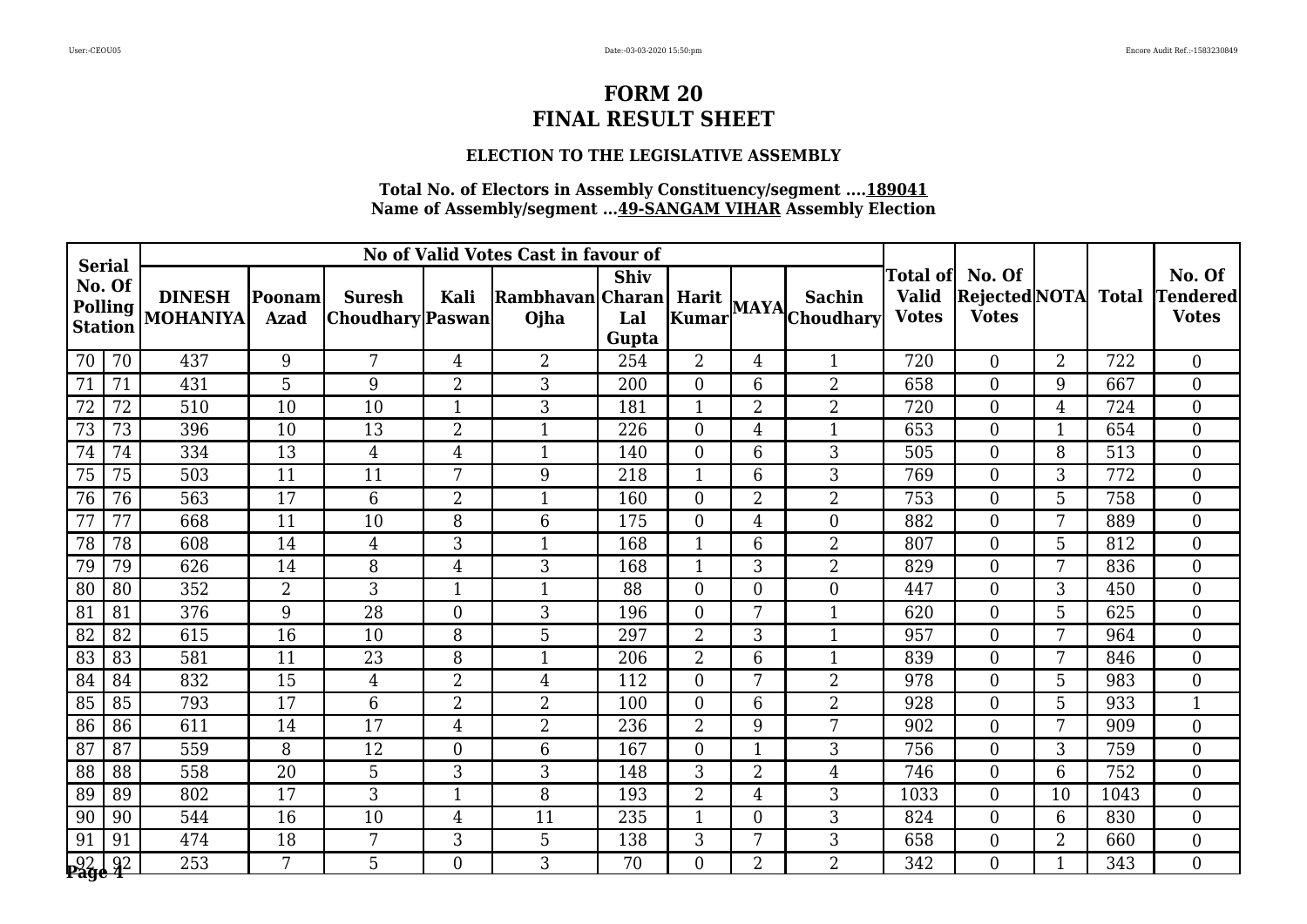### **ELECTION TO THE LEGISLATIVE ASSEMBLY**

|     |                                                             |                                  |                        |                                          |                | No of Valid Votes Cast in favour of |                             |                  |                |                      |                                                 |                                         |                |              |                                           |
|-----|-------------------------------------------------------------|----------------------------------|------------------------|------------------------------------------|----------------|-------------------------------------|-----------------------------|------------------|----------------|----------------------|-------------------------------------------------|-----------------------------------------|----------------|--------------|-------------------------------------------|
|     | <b>Serial</b><br>No. Of<br><b>Polling</b><br><b>Station</b> | <b>DINESH</b><br><b>MOHANIYA</b> | Poonam <br><b>Azad</b> | <b>Suresh</b><br><b>Choudhary</b> Paswan | Kali           | Rambhavan Charan<br>Ojha            | <b>Shiv</b><br>Lal<br>Gupta |                  |                | Harit MAYA Choudhary | <b>Total of</b><br><b>Valid</b><br><b>Votes</b> | No. Of<br>Rejected NOTA<br><b>Votes</b> |                | <b>Total</b> | No. Of<br><b>Tendered</b><br><b>Votes</b> |
| 93  | 93                                                          | 560                              | 11                     | 11                                       | 9              | 5                                   | 177                         |                  | 5              | 6                    | 785                                             | $\overline{0}$                          | 5              | 790          | $\overline{0}$                            |
| 94  | 94                                                          | 739                              | 14                     | 17                                       | 6              | $\overline{4}$                      | 176                         | $\overline{2}$   | 6              | 3                    | 967                                             | $\overline{0}$                          | 9              | 976          | $\overline{0}$                            |
| 95  | 95                                                          | 588                              | 14                     | 10                                       | $\overline{4}$ | 3                                   | 300                         | $\mathbf{1}$     | 1              | $\mathbf{1}$         | 922                                             | $\overline{0}$                          | $\overline{4}$ | 926          | $\overline{0}$                            |
| 96  | 96                                                          | 549                              | 11                     | $\overline{4}$                           | $\mathbf{1}$   | $\overline{4}$                      | 269                         | 1                | 3              | $\overline{2}$       | 844                                             | $\overline{0}$                          | 8              | 852          | $\overline{0}$                            |
| 97  | 97                                                          | 406                              | 13                     | 4                                        | $\theta$       | 3                                   | 237                         | 1                | 8              | $\overline{0}$       | 672                                             | $\overline{0}$                          | $\overline{4}$ | 676          | $\overline{0}$                            |
| 98  | 98                                                          | 429                              | 7                      | $\overline{6}$                           | 3              | 3                                   | 203                         | $\overline{0}$   | $\overline{2}$ | $\mathbf{1}$         | 654                                             | $\overline{0}$                          | $\overline{2}$ | 656          | $\overline{0}$                            |
| 99  | 99                                                          | 371                              | 16                     | 27                                       | 3              | $6\phantom{.}6$                     | 301                         | $\overline{0}$   | 7              | $\mathbf{1}$         | 732                                             | $\overline{0}$                          | $\overline{4}$ | 736          | $\overline{0}$                            |
| 100 | 100                                                         | 434                              | $\overline{30}$        | $\overline{31}$                          | $\overline{2}$ | $\mathbf{1}$                        | 264                         | 1                | 6              | $\mathbf{1}$         | 770                                             | $\Omega$                                | 3              | 773          | $\overline{0}$                            |
|     | 101 101                                                     | 412                              | 54                     | 32                                       | $\overline{0}$ | 9                                   | 326                         | $\overline{0}$   | 3              | 5                    | 841                                             | $\overline{0}$                          | 3              | 844          | $\overline{0}$                            |
|     | 102 102                                                     | 434                              | 22                     | 15                                       | $\mathbf{1}$   | $6\phantom{.}6$                     | 190                         | $\boldsymbol{0}$ | $\Omega$       | $\boldsymbol{0}$     | 668                                             | $\overline{0}$                          | $\overline{2}$ | 670          | $\overline{0}$                            |
|     | 103 103                                                     | 512                              | 14                     | 23                                       | $\theta$       | 3                                   | 166                         | $\overline{2}$   | $\Omega$       | $\mathbf{1}$         | 721                                             | $\overline{0}$                          | $\overline{2}$ | 723          | $\overline{0}$                            |
|     | 104 104                                                     | 385                              | 22                     | 14                                       | 5              | $\overline{4}$                      | 201                         | $\boldsymbol{0}$ |                | $\overline{1}$       | 633                                             | $\overline{0}$                          | 6              | 639          | $\overline{0}$                            |
|     | 105 105                                                     | 490                              | $\overline{16}$        | $\overline{30}$                          | $\overline{2}$ | 5                                   | 209                         | $\overline{0}$   | $\overline{2}$ | $\mathbf{1}$         | 755                                             | $\overline{0}$                          | 11             | 766          | $\overline{0}$                            |
| 106 | 106                                                         | 536                              | 19                     | 40                                       | $\overline{2}$ | $\overline{4}$                      | 235                         | $\overline{0}$   | $\overline{2}$ | 3                    | 841                                             | $\theta$                                | 7              | 848          | $\overline{0}$                            |
|     | 107 107                                                     | 653                              | 27                     | 33                                       | $\overline{2}$ | $\overline{4}$                      | 214                         | $\overline{2}$   | 4              | $\overline{2}$       | 941                                             | $\Omega$                                | 9              | 950          | $\overline{0}$                            |
|     | 108 108                                                     | 385                              | 10                     | 23                                       | $\mathbf{1}$   | $\overline{2}$                      | 124                         | 1                | 5              | $\boldsymbol{0}$     | 551                                             | $\overline{0}$                          | $\overline{4}$ | 555          | $\overline{0}$                            |
|     | 109 109                                                     | 591                              | 27                     | 14                                       | $\theta$       | 7                                   | 242                         | $\Omega$         | 3              | 3                    | 887                                             | $\Omega$                                | 9              | 896          | $\overline{0}$                            |
|     | 110 110                                                     | 369                              | 16                     | 7                                        | 14             | 3                                   | 239                         | $\Omega$         | 5              | $\overline{2}$       | 655                                             | $\overline{0}$                          | 1              | 656          | $\overline{0}$                            |
|     | 111 111                                                     | 545                              | 43                     | 5                                        | 5              | 6                                   | 249                         |                  | 10             | 7                    | 871                                             | $\overline{0}$                          | 6              | 877          | $\overline{0}$                            |
|     | 112 112                                                     | 697                              | 21                     | 51                                       | 3              | 5                                   | 194                         | $\overline{0}$   | 3              | $\overline{0}$       | 974                                             | $\overline{0}$                          | 7              | 981          | $\overline{0}$                            |
|     | 113 113                                                     | 646                              | 13                     | 51                                       | $\overline{2}$ | $6\phantom{1}$                      | 219                         | 1                | 11             | 6                    | 955                                             | $\overline{0}$                          | 5              | 960          | $\overline{0}$                            |
|     | 114 114                                                     | 620                              | 8                      | 24                                       | 5              | $\mathbf{1}$                        | 169                         | $\boldsymbol{0}$ |                | 3                    | 831                                             | $\overline{0}$                          | 3              | 834          | $\overline{0}$                            |
|     | 115  115 <br><b>Page 5</b>                                  | 506                              | 12                     | 61                                       | 5              | 5                                   | 143                         | 3                | 9              | $\overline{4}$       | 748                                             | $\Omega$                                | 5              | 753          | $\overline{0}$                            |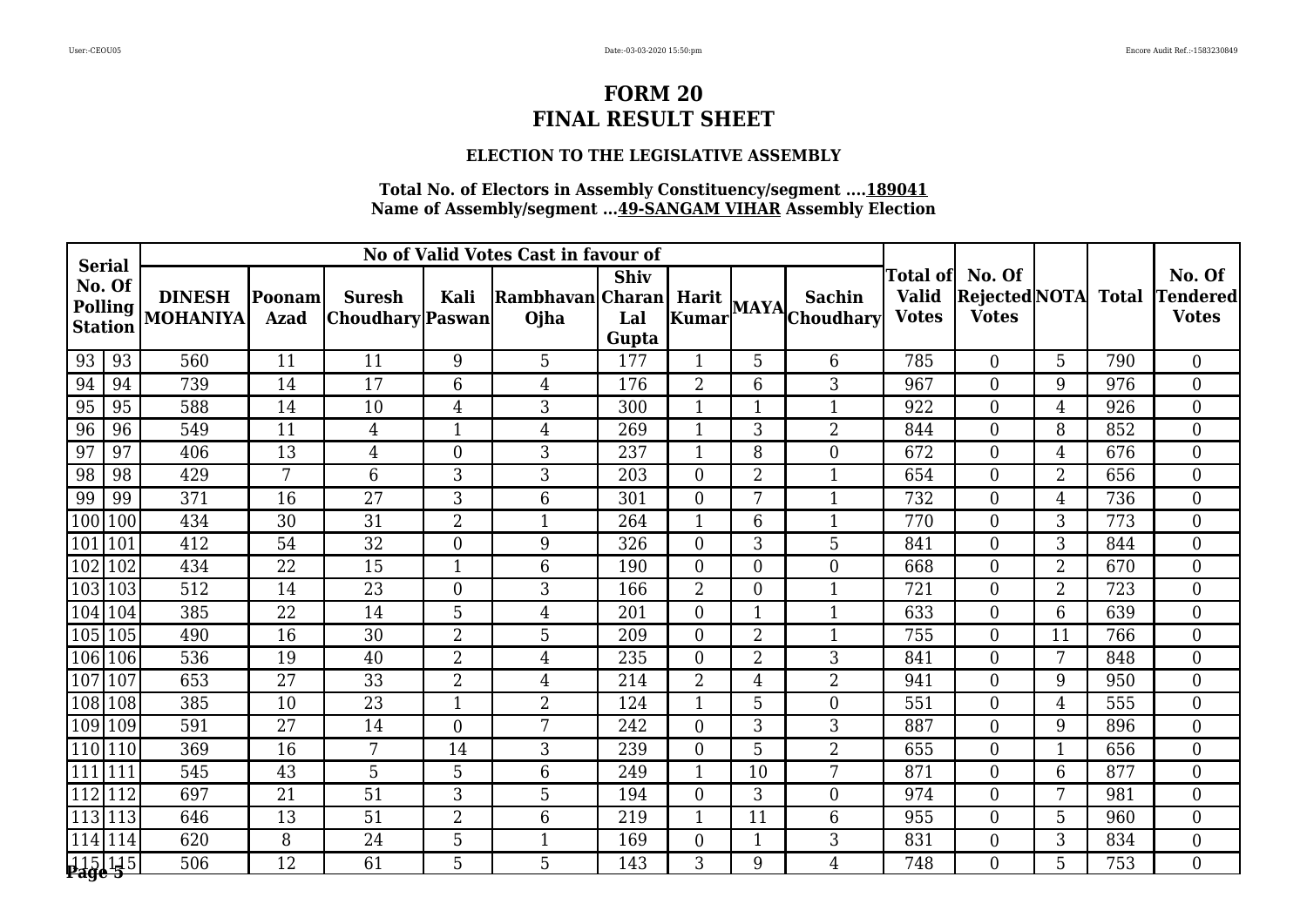### **ELECTION TO THE LEGISLATIVE ASSEMBLY**

|                                                             |                                  |                        |                                          |                 | No of Valid Votes Cast in favour of |                             |                  |                |                      |                                                 |                                         |                |              |                                           |
|-------------------------------------------------------------|----------------------------------|------------------------|------------------------------------------|-----------------|-------------------------------------|-----------------------------|------------------|----------------|----------------------|-------------------------------------------------|-----------------------------------------|----------------|--------------|-------------------------------------------|
| <b>Serial</b><br>No. Of<br><b>Polling</b><br><b>Station</b> | <b>DINESH</b><br><b>MOHANIYA</b> | Poonam <br><b>Azad</b> | <b>Suresh</b><br><b>Choudhary</b> Paswan | Kali            | Rambhavan Charan<br>Ojha            | <b>Shiv</b><br>Lal<br>Gupta |                  |                | Harit MAYA Choudhary | <b>Total of</b><br><b>Valid</b><br><b>Votes</b> | No. Of<br>Rejected NOTA<br><b>Votes</b> |                | <b>Total</b> | No. Of<br><b>Tendered</b><br><b>Votes</b> |
| $\overline{116}$  116                                       | 576                              | 13                     | 60                                       | 6               | $\overline{4}$                      | 128                         | 3                | 3              | 7                    | 800                                             | $\overline{0}$                          | 7              | 807          | $\overline{0}$                            |
| 117 117                                                     | 599                              | 19                     | 45                                       | 3               | 5                                   | 231                         | $\overline{2}$   | 4              | 3                    | 911                                             | $\overline{0}$                          | 7              | 918          | $\overline{0}$                            |
| 118 118                                                     | 468                              | 14                     | 41                                       | 3               | 5                                   | 218                         | 1                | $\Omega$       | $\overline{4}$       | 754                                             | $\overline{0}$                          | 6              | 760          | $\overline{0}$                            |
| 119 119                                                     | 484                              | $\overline{16}$        | 16                                       | $\mathbf{1}$    | 2                                   | 203                         | $\boldsymbol{0}$ | $\overline{2}$ | $\overline{4}$       | 728                                             | $\overline{0}$                          | $\overline{2}$ | 730          | $\overline{0}$                            |
| 120<br>120                                                  | 684                              | 15                     | $\overline{21}$                          |                 | 6                                   | 240                         | $\overline{2}$   | $\overline{2}$ | $\mathbf{1}$         | 972                                             | $\overline{0}$                          | 5              | 977          | $\overline{0}$                            |
| 121<br>121                                                  | 433                              | 10                     | 28                                       | 1               | $\mathbf{1}$                        | 88                          | 1                | $\Omega$       | $\boldsymbol{0}$     | 562                                             | $\overline{0}$                          | $\overline{4}$ | 566          | $\overline{0}$                            |
| 122<br>122                                                  | 469                              | 16                     | 109                                      | $\mathbf{1}$    | $\overline{2}$                      | 99                          | 1                | $\overline{2}$ | $\overline{0}$       | 699                                             | $\overline{0}$                          | $\overline{4}$ | 703          | $\overline{0}$                            |
| 123<br>$ 123\rangle$                                        | 254                              | $\overline{13}$        | 3                                        | $\Omega$        | $\overline{2}$                      | 153                         | $\theta$         | $\overline{2}$ | $\overline{0}$       | 427                                             | $\Omega$                                | 6              | 433          | $\overline{0}$                            |
| 124 124                                                     | 478                              | 11                     | 12                                       |                 | $\overline{2}$                      | 228                         | 1                | 4              | $\mathbf 1$          | 738                                             | $\overline{0}$                          | $\overline{2}$ | 740          | $\overline{0}$                            |
| 125<br>125                                                  | 580                              | 18                     | 12                                       | $\overline{2}$  | $\overline{2}$                      | 217                         | $\mathbf{1}$     | 4              | $\mathbf{1}$         | 837                                             | $\overline{0}$                          | 4              | 841          | $\overline{0}$                            |
| 126<br>126                                                  | 462                              | 33                     | 31                                       | 7               | 3                                   | 277                         | 3                | 5              | 3                    | 824                                             | $\overline{0}$                          | 6              | 830          | $\overline{0}$                            |
| 127<br>127                                                  | 433                              | 46                     | 56                                       | $6\phantom{1}6$ | $\overline{4}$                      | 318                         |                  | 2              | 1                    | 867                                             | $\overline{0}$                          | 5              | 872          | $\overline{0}$                            |
| 128<br>128                                                  | 460                              | 14                     | $\overline{28}$                          | $\overline{2}$  | $\overline{2}$                      | 284                         | $\overline{2}$   | 4              | 3                    | 799                                             | $\overline{0}$                          | $\overline{4}$ | 803          | $\overline{0}$                            |
| 129<br>129                                                  | 495                              | 15                     | 17                                       | 7               | 6                                   | 256                         | 1                | 6              | $\overline{4}$       | 807                                             | $\theta$                                | 11             | 818          | $\overline{0}$                            |
| 130 130                                                     | 489                              | 15                     | 31                                       | 6               | 5                                   | 270                         | $\overline{0}$   | 9              | $\mathbf 1$          | 826                                             | $\overline{0}$                          | 5              | 831          | $\overline{0}$                            |
| 131 131                                                     | 630                              | 20                     | 15                                       | 6               | $\overline{2}$                      | 259                         | 1                | 3              | $\mathbf{1}$         | 937                                             | $\overline{0}$                          | 13             | 950          | $\overline{0}$                            |
| $ 132\rangle$<br>132                                        | 485                              | 9                      | 29                                       | $\theta$        | 6                                   | 310                         | $\mathbf{1}$     | 3              | $\overline{2}$       | 845                                             | $\Omega$                                | $\mathbf{1}$   | 846          | $\overline{0}$                            |
| 133 133                                                     | 488                              | 6                      | 13                                       | $\theta$        | 5                                   | 165                         |                  | 3              | $\overline{0}$       | 681                                             | $\overline{0}$                          | 7              | 688          | $\overline{0}$                            |
| 134   134                                                   | 491                              | 20                     | 23                                       | $\overline{2}$  | 5                                   | 143                         |                  | 4              | $\overline{2}$       | 691                                             | $\overline{0}$                          | 6              | 697          | $\overline{0}$                            |
| 135 135                                                     | 655                              | 20                     | 15                                       | 4               | 5                                   | 202                         | 3                | 4              | $\overline{2}$       | 910                                             | $\overline{0}$                          | 5              | 915          | $\overline{0}$                            |
| 136 136                                                     | 598                              | 31                     | 23                                       | $\mathbf{1}$    | 8                                   | 174                         | $\overline{0}$   | 4              | $\overline{4}$       | 843                                             | $\overline{0}$                          | 11             | 854          | $\overline{0}$                            |
| 137 137                                                     | 666                              | $\overline{42}$        | 11                                       | $\overline{2}$  | 3                                   | 245                         | 1                | 5              | $\overline{2}$       | 977                                             | $\overline{0}$                          | 6              | 983          | $\overline{0}$                            |
| 138  138 <br><b> <del>1</del>38  138</b>                    | 666                              | 18                     | 26                                       | 8               | 6                                   | 188                         | $\overline{2}$   | 4              | 3                    | 921                                             | $\Omega$                                | 10             | 931          | $\overline{0}$                            |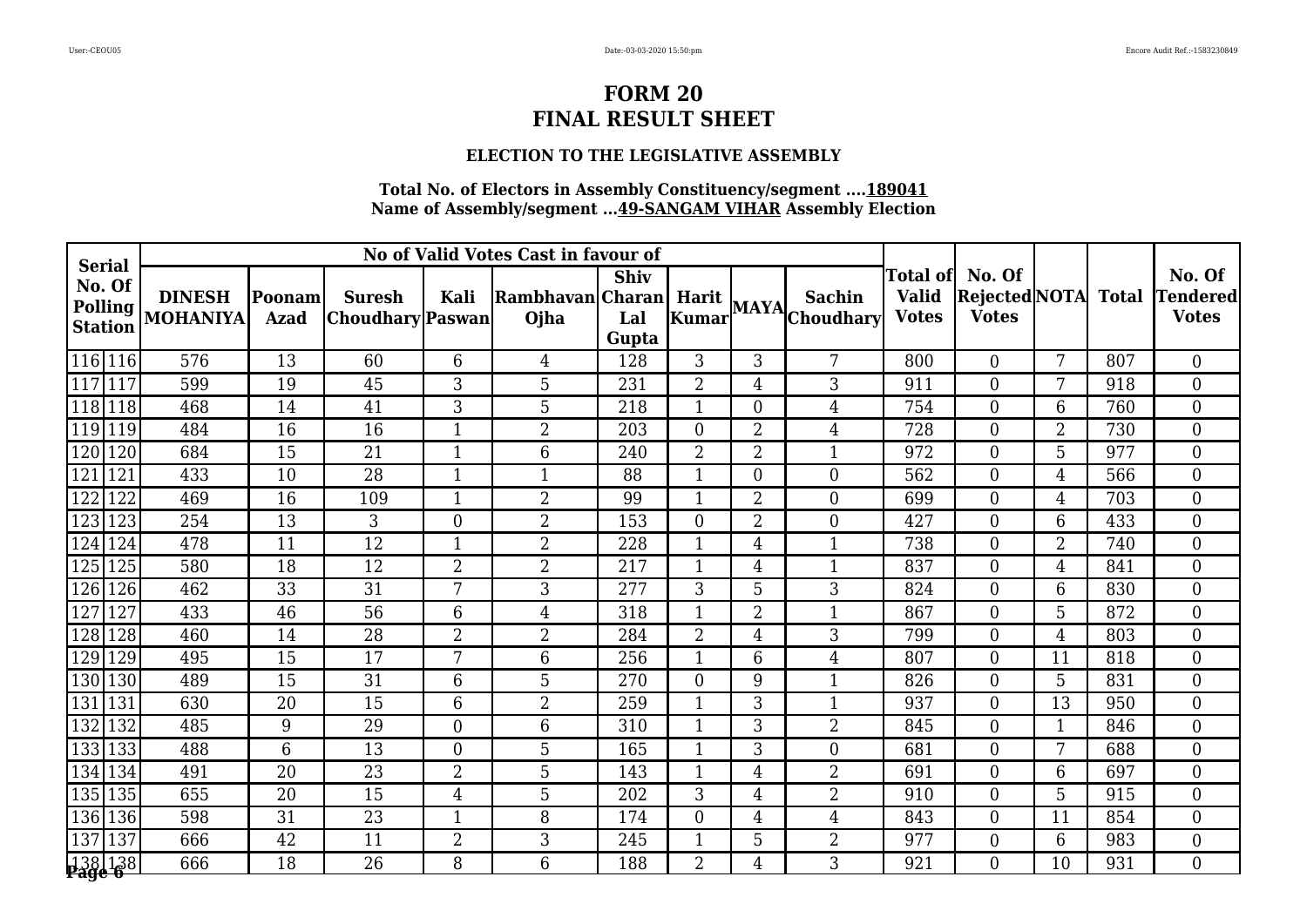### **ELECTION TO THE LEGISLATIVE ASSEMBLY**

### **Total No. of Electors in Assembly Constituency/segment ....189041 Name of Assembly/segment ...49-SANGAM VIHAR Assembly Election**

| <b>Serial</b>                                    |                                  |                       |                                   |                | No of Valid Votes Cast in favour of |                             |                         |                |                                   |                              |                                                         |                |              |                                     |
|--------------------------------------------------|----------------------------------|-----------------------|-----------------------------------|----------------|-------------------------------------|-----------------------------|-------------------------|----------------|-----------------------------------|------------------------------|---------------------------------------------------------|----------------|--------------|-------------------------------------|
| No. Of<br>Polling  <br><b>Station</b>            | <b>DINESH</b><br><b>MOHANIYA</b> | Poonam<br><b>Azad</b> | <b>Suresh</b><br>Choudhary Paswan | Kali           | <b>Rambhavan</b> Charan<br>Ojha     | <b>Shiv</b><br>Lal<br>Gupta | Harit  <br><b>Kumar</b> |                | <b>Sachin</b><br>$MAYA$ Choudhary | <b>Valid</b><br><b>Votes</b> | Total of No. Of<br><b>Rejected</b> NOTA<br><b>Votes</b> |                | <b>Total</b> | No. Of<br>Tendered <br><b>Votes</b> |
| 139 139                                          | 505                              | 19                    | 20                                | $\mathbf{1}$   | 8                                   | 160                         | $\Omega$                | 3              | $\mathbf{1}$                      | 717                          | $\overline{0}$                                          | 7              | 724          | $\overline{0}$                      |
| 140 140                                          | 476                              | 20                    | 28                                | 5              | 9                                   | 177                         | 3                       | 3              | 6                                 | 727                          | $\overline{0}$                                          | 8              | 735          | $\overline{0}$                      |
| 141   141                                        | 597                              | 14                    | 23                                | 3              | 6                                   | 187                         | $\overline{2}$          | 3              | $\mathbf{1}$                      | 836                          | $\overline{0}$                                          | 3              | 839          | $\overline{0}$                      |
| 142 142                                          | 691                              | 19                    | $\overline{21}$                   | 5              | 10                                  | 148                         | $\overline{0}$          | 3              | $\mathbf{1}$                      | 898                          | $\overline{0}$                                          | 6              | 904          | $\overline{0}$                      |
| 143 143                                          | 588                              | 31                    | $\overline{21}$                   | $\overline{2}$ | 11                                  | 224                         | 1                       | 3              | $\overline{4}$                    | 885                          | $\overline{0}$                                          | 9              | 894          | $\overline{0}$                      |
| 144   144                                        | 528                              | 31                    | 26                                | $\overline{0}$ | 14                                  | 213                         |                         | 3              | 3                                 | 819                          | $\overline{0}$                                          | 8              | 827          | $\boldsymbol{0}$                    |
| 145 145                                          | 585                              | 33                    | 23                                | $\Omega$       | 3                                   | 177                         | $\overline{0}$          | 4              | 5                                 | 830                          | $\Omega$                                                | 7              | 837          | $\overline{0}$                      |
| 146 146                                          | 592                              | 36                    | 26                                | $\overline{0}$ | $6\phantom{.}6$                     | 135                         | $\boldsymbol{0}$        | 4              | $\mathbf{0}$                      | 799                          | $\overline{0}$                                          | 3              | 802          | $\boldsymbol{0}$                    |
| 147<br>147                                       | 360                              | 16                    | 12                                | 3              | $\mathbf{1}$                        | 221                         | $\Omega$                | 4              | $\overline{0}$                    | 617                          | $\Omega$                                                | 6              | 623          | $\theta$                            |
| 148<br>148                                       | 610                              | 24                    | 18                                | $\overline{2}$ | 10                                  | 220                         |                         | 4              |                                   | 890                          | $\overline{0}$                                          | 6              | 896          | $\boldsymbol{0}$                    |
| 149 149                                          | 599                              | 18                    | 8                                 | $\overline{4}$ | 5                                   | 230                         | $\overline{2}$          | 3              | $\overline{0}$                    | 869                          | $\Omega$                                                | 3              | 872          | $\boldsymbol{0}$                    |
| 150   150                                        | 444                              | 14                    | 74                                |                | 7                                   | 126                         | 3                       | 5              | $\mathbf{0}$                      | 674                          | $\overline{0}$                                          | 6              | 680          | $\overline{0}$                      |
| 151 151                                          | 599                              | 5                     | 16                                | $\mathbf{1}$   | 2                                   | 102                         | $\Omega$                | $\Omega$       | $\overline{2}$                    | 727                          | $\Omega$                                                | 6              | 733          | $\overline{0}$                      |
| <b>Total</b><br><b>EVM</b><br><b>Votes</b>       | 75307                            | 2601                  | 2927                              | 500            | 615                                 | 32803                       | 143                     | 540            | 293                               | 115729                       | $\bf{0}$                                                | 870            | 116599       | $\mathbf{1}$                        |
| Total<br>Postal<br><b>Ballot</b><br><b>Votes</b> | 38                               | 3                     | 3                                 | $\overline{0}$ | $\boldsymbol{0}$                    | 20                          | $\mathbf{1}$            | $\overline{0}$ | $\mathbf{0}$                      | 65                           | 47                                                      | $\overline{2}$ | 114          | $\boldsymbol{0}$                    |
| <b>Total</b><br><b>Votes</b><br><b>Polled</b>    | 75345                            | 2604                  | 2930                              | 500            | 615                                 | 32823                       | 144                     | 540            | 293                               | 115794                       | 47                                                      |                | 872 116713   | $\mathbf{1}$                        |

**Page 7**